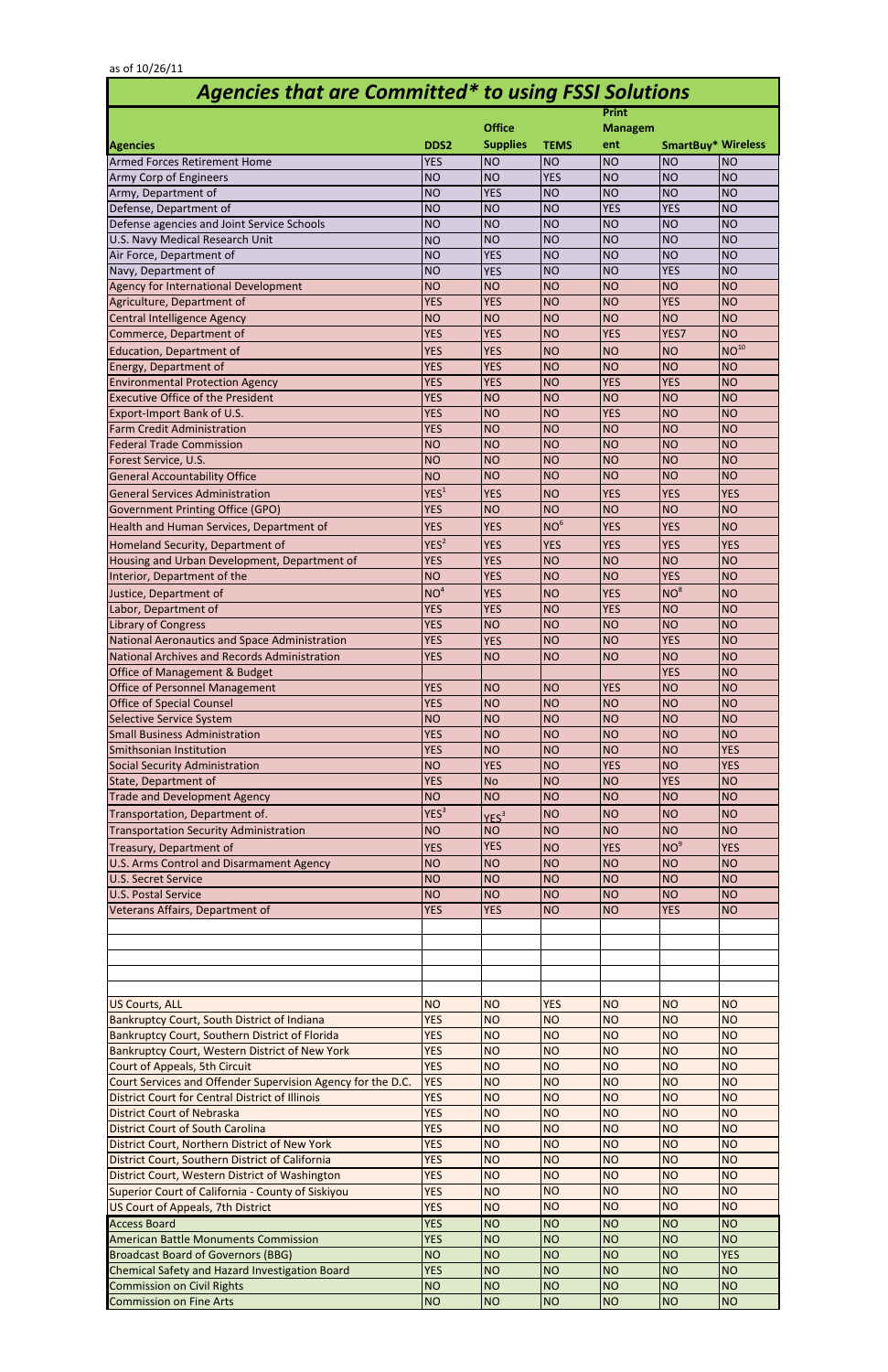| <b>Commodity Futures Trading Commission</b>                   | <b>YES</b>      | NO             | <b>NO</b> | <b>NO</b>      | N <sub>O</sub> | <b>NO</b> |
|---------------------------------------------------------------|-----------------|----------------|-----------|----------------|----------------|-----------|
| <b>Consumer Products Safety Commission</b>                    | <b>NO</b>       | <b>NO</b>      | <b>NO</b> | N <sub>O</sub> | <b>NO</b>      | <b>NO</b> |
| Defense Nuclear Facilities Safety Board                       | <b>YES</b>      | <b>NO</b>      | <b>NO</b> | NO             | <b>NO</b>      | <b>NO</b> |
| <b>Denali Commission</b>                                      | <b>YES</b>      | <b>NO</b>      | <b>NO</b> | N <sub>O</sub> | <b>NO</b>      | <b>NO</b> |
| <b>Election Assistance Commission</b>                         | <b>YES</b>      | <b>NO</b>      | <b>NO</b> | N <sub>O</sub> | <b>NO</b>      | <b>NO</b> |
| <b>Equal Employment Opportunity Commission</b>                | <b>YES</b>      | <b>NO</b>      | <b>NO</b> | NO             | <b>NO</b>      | <b>NO</b> |
| <b>Federal Communications Commission</b>                      | <b>YES</b>      | <b>NO</b>      | <b>NO</b> | N <sub>O</sub> | <b>NO</b>      | <b>NO</b> |
| <b>Federal Election Commission</b>                            | <b>YES</b>      | <b>NO</b>      | <b>NO</b> | N <sub>O</sub> | <b>NO</b>      | <b>NO</b> |
| <b>Federal Energy Regulatory Commission</b>                   | <b>YES</b>      | <b>NO</b>      | <b>NO</b> | NO             | <b>NO</b>      | <b>NO</b> |
| <b>Federal Housing Finance Board</b>                          | NO <sup>5</sup> | <b>NO</b>      | <b>NO</b> | <b>YES</b>     | <b>NO</b>      | <b>NO</b> |
| <b>Federal Maritime Commission</b>                            | <b>YES</b>      | <b>NO</b>      | <b>NO</b> | <b>NO</b>      | <b>NO</b>      | <b>NO</b> |
| International Boundary and Water Commission, United States NO |                 | <b>NO</b>      | <b>NO</b> |                |                |           |
| <b>Section</b>                                                |                 |                |           | N <sub>O</sub> | <b>NO</b>      | <b>NO</b> |
| <b>International Trade Commission</b>                         | <b>YES</b>      | <b>NO</b>      | <b>NO</b> | <b>NO</b>      | <b>NO</b>      | <b>NO</b> |
| <b>Marine Mammal Commission</b>                               | <b>YES</b>      | <b>NO</b>      | <b>NO</b> | N <sub>O</sub> | <b>NO</b>      | <b>NO</b> |
| <b>Medicare Payment Advisory Commission</b>                   | <b>YES</b>      | <b>NO</b>      | <b>NO</b> | N <sub>O</sub> | <b>NO</b>      | <b>NO</b> |
| <b>Merit Systems Protection Board</b>                         | <b>YES</b>      | <b>NO</b>      | <b>NO</b> | <b>NO</b>      | <b>NO</b>      | <b>NO</b> |
| <b>National Capital Planning Commission</b>                   | <b>YES</b>      | <b>NO</b>      | <b>NO</b> | <b>NO</b>      | <b>NO</b>      | <b>NO</b> |
| <b>National Labor Relations Board</b>                         | <b>YES</b>      | <b>NO</b>      | <b>NO</b> | N <sub>O</sub> | <b>NO</b>      | <b>NO</b> |
| <b>National Mediation Board</b>                               | <b>YES</b>      | <b>NO</b>      | <b>NO</b> | N <sub>O</sub> | <b>NO</b>      | <b>NO</b> |
| <b>National Transportation Safety Board</b>                   | <b>YES</b>      | <b>NO</b>      | <b>NO</b> | NO             | <b>NO</b>      | <b>NO</b> |
| <b>Nuclear Regulatory Commission</b>                          | <b>YES</b>      | <b>YES</b>     | <b>NO</b> | N <sub>O</sub> | <b>NO</b>      | <b>NO</b> |
| Nuclear Waste Technical Review Board                          | <b>NO</b>       | <b>NO</b>      | <b>NO</b> | N <sub>O</sub> | <b>NO</b>      | <b>NO</b> |
| Occupational Safety and Health Review Commission              | <b>No</b>       | <b>NO</b>      | <b>NO</b> | NO             | <b>NO</b>      | <b>NO</b> |
| <b>Postal Regulatory Commission</b>                           | <b>NO</b>       | <b>NO</b>      | <b>NO</b> | N <sub>O</sub> | <b>NO</b>      | <b>NO</b> |
| <b>Railroad Retirement Board</b>                              | <b>YES</b>      | <b>NO</b>      | <b>NO</b> | <b>NO</b>      | <b>NO</b>      | <b>NO</b> |
| Securities and Exchange Commission                            | <b>YES</b>      | <b>NO</b>      | <b>NO</b> | NO             | <b>NO</b>      | <b>NO</b> |
| <b>U.S. International Trade Commission</b>                    | <b>NO</b>       | N <sub>O</sub> | <b>NO</b> | N <sub>O</sub> | <b>NO</b>      | <b>NO</b> |

| Advisory Council on Historic Preservation                          | <b>YES</b> | N <sub>O</sub>  | <b>NO</b> | NO              | NO             | N <sub>O</sub> |
|--------------------------------------------------------------------|------------|-----------------|-----------|-----------------|----------------|----------------|
| African Development Foundation                                     | <b>NO</b>  | <b>NO</b>       | <b>NO</b> | <b>NO</b>       | <b>NO</b>      | <b>NO</b>      |
| Amtrak                                                             | <b>NO</b>  | <b>NO</b>       | <b>NO</b> | <b>NO</b>       | <b>NO</b>      | <b>NO</b>      |
| Appraisal Subcommittee - Federal Financial Institutions Examit YES |            | <b>NO</b>       | <b>NO</b> | <b>NO</b>       | <b>NO</b>      | <b>NO</b>      |
| <b>Bonneville Power Administration</b>                             | <b>NO</b>  | <b>NO</b>       | <b>NO</b> | <b>NO</b>       | N <sub>O</sub> | <b>NO</b>      |
| <b>Bureau of Land Management</b>                                   | <b>NO</b>  | <b>NO</b>       | <b>NO</b> | <b>NO</b>       | <b>NO</b>      | <b>NO</b>      |
| Christopher Columbus Fellowship Foundation                         | <b>YES</b> | <b>NO</b>       | <b>NO</b> | <b>NO</b>       | N <sub>O</sub> | <b>NO</b>      |
| <b>Commodity Credit Corporation</b>                                | <b>NO</b>  | <b>NO</b>       | <b>NO</b> | <b>NO</b>       | <b>NO</b>      | <b>NO</b>      |
| <b>Congressional Budget Office</b>                                 | <b>NO</b>  | <b>NO</b>       | <b>NO</b> | <b>NO</b>       | <b>NO</b>      | <b>NO</b>      |
| <b>Consumer Financial Protection Bureau</b>                        | <b>YES</b> | <b>NO</b>       | <b>NO</b> | <b>NO</b>       | <b>NO</b>      | <b>NO</b>      |
| Corporation for National and Community Service                     | <b>YES</b> | <b>NO</b>       | <b>NO</b> | <b>NO</b>       | N <sub>O</sub> | <b>NO</b>      |
| Council of the Inspectors General on Integrity & Efficiency        | <b>YES</b> | <b>NO</b>       | <b>NO</b> | <b>NO</b>       | <b>NO</b>      | <b>NO</b>      |
| Farm Credit System Insurance Corporation                           | <b>YES</b> | <b>NO</b>       | <b>NO</b> | <b>NO</b>       | <b>NO</b>      | <b>NO</b>      |
| <b>Federal Deposit Insurance Corporation</b>                       | <b>YES</b> | <b>NO</b>       | <b>NO</b> | <b>NO</b>       | <b>NO</b>      | N <sub>O</sub> |
| <b>Federal Labor Relations Authority</b>                           | <b>NO</b>  | <b>NO</b>       | <b>NO</b> | <b>NO</b>       | <b>NO</b>      | <b>YES</b>     |
| Federal Mediation and Conciliation Service (FMCS)                  | <b>NO</b>  | <b>NO</b>       | <b>NO</b> | <b>NO</b>       | <b>NO</b>      | <b>YES</b>     |
| <b>Government National Mortgage Association</b>                    | <b>NO</b>  | <b>NO</b>       | <b>NO</b> | <b>NO</b>       | <b>NO</b>      | <b>NO</b>      |
| Harry S. Truman Scholarship Foundation                             | <b>NO</b>  | <b>NO</b>       | <b>NO</b> | <b>NO</b>       | <b>NO</b>      | <b>NO</b>      |
| Interagency Council on the Homelessness                            | <b>No</b>  | <b>NO</b>       | <b>NO</b> | <b>NO</b>       | <b>NO</b>      | <b>NO</b>      |
| <b>Inter-American Foundation</b>                                   | <b>YES</b> | <b>NO</b>       | <b>NO</b> | <b>NO</b>       | <b>NO</b>      | <b>NO</b>      |
| <b>Inter-American Foundation</b>                                   | <b>YES</b> | <b>NO</b>       | <b>NO</b> | <b>NO</b>       | N <sub>O</sub> | <b>NO</b>      |
| James Madison Memorial Fellowship Foundation                       | <b>NO</b>  | <b>NO</b>       | <b>NO</b> | <b>NO</b>       | <b>NO</b>      | <b>NO</b>      |
| John F. Kennedy Center for the Performing Arts                     | <b>NO</b>  | <b>NO</b>       | <b>NO</b> | <b>NO</b>       | <b>NO</b>      | <b>NO</b>      |
| Madison, James, Memorial Fellowship Foundation                     | <b>NO</b>  | <b>NO</b>       | <b>NO</b> | <b>NO</b>       | N <sub>O</sub> | <b>NO</b>      |
| Millennium Challenge Corporation                                   | <b>YES</b> | <b>NO</b>       | <b>NO</b> | <b>NO</b>       | N <sub>O</sub> | <b>NO</b>      |
| Morris K. Udall Scholarship and Excellence in National Environ NO  |            | <b>NO</b>       | <b>NO</b> | <b>NO</b>       | N <sub>O</sub> | <b>NO</b>      |
| National Council on the Handicapped                                | <b>NO</b>  | <b>NO</b>       | <b>NO</b> | <b>NO</b>       | N <sub>O</sub> | <b>NO</b>      |
| National Credit Union Administration (not individual credit uni NO |            | <b>NO</b>       | <b>NO</b> | <b>NO</b>       | <b>NO</b>      | <b>NO</b>      |
| National Endowment for the Arts                                    | <b>YES</b> | <b>NO</b>       | <b>NO</b> | <b>NO</b>       | <b>NO</b>      | <b>NO</b>      |
| National Endowment for the Humanities                              | <b>NO</b>  | <b>NO</b>       | <b>NO</b> | <b>NO</b>       | N <sub>O</sub> | <b>NO</b>      |
| <b>National Gallery of Art</b>                                     | <b>YES</b> | <b>NO</b>       | <b>NO</b> | <b>NO</b>       | N <sub>O</sub> | <b>NO</b>      |
| National Industries for the Blind                                  | <b>YES</b> | <b>NO</b>       | <b>NO</b> | N <sub>O</sub>  | <b>NO</b>      | <b>NO</b>      |
| <b>National Science Foundation</b>                                 | NO         | NO <sub>1</sub> | NO        | <b>YES</b>      | NO             | <b>YES</b>     |
| <b>Office of Government Ethics</b>                                 | <b>YES</b> | NO <sub>1</sub> | <b>NO</b> | <b>NO</b>       | <b>NO</b>      | <b>NO</b>      |
| Peace Corps                                                        | <b>YES</b> | <b>NO</b>       | <b>NO</b> | NO              | <b>NO</b>      | <b>NO</b>      |
| Pension Benefit Guaranty Corporation                               | <b>YES</b> | <b>NO</b>       | <b>NO</b> | <b>NO</b>       | N <sub>O</sub> | N <sub>O</sub> |
| Presidio Trust, the                                                | <b>NO</b>  | NO <sub>1</sub> | <b>NO</b> | <b>NO</b>       | <b>NO</b>      | <b>NO</b>      |
| St. Elizabeth's Hospital                                           | <b>NO</b>  | NO <sub>1</sub> | <b>NO</b> | NO              | <b>NO</b>      | <b>NO</b>      |
| <b>State Justice Institute</b>                                     | <b>YES</b> | NO <sub>1</sub> | <b>NO</b> | NO <sub>1</sub> | <b>NO</b>      | N <sub>O</sub> |
| <b>Stennis Center for Public Service</b>                           | <b>YES</b> | <b>NO</b>       | <b>NO</b> | NO              | <b>NO</b>      | <b>NO</b>      |
| <b>Tennessee Valley Authority</b>                                  | <b>YES</b> | <b>NO</b>       | <b>NO</b> | <b>NO</b>       | <b>NO</b>      | <b>NO</b>      |